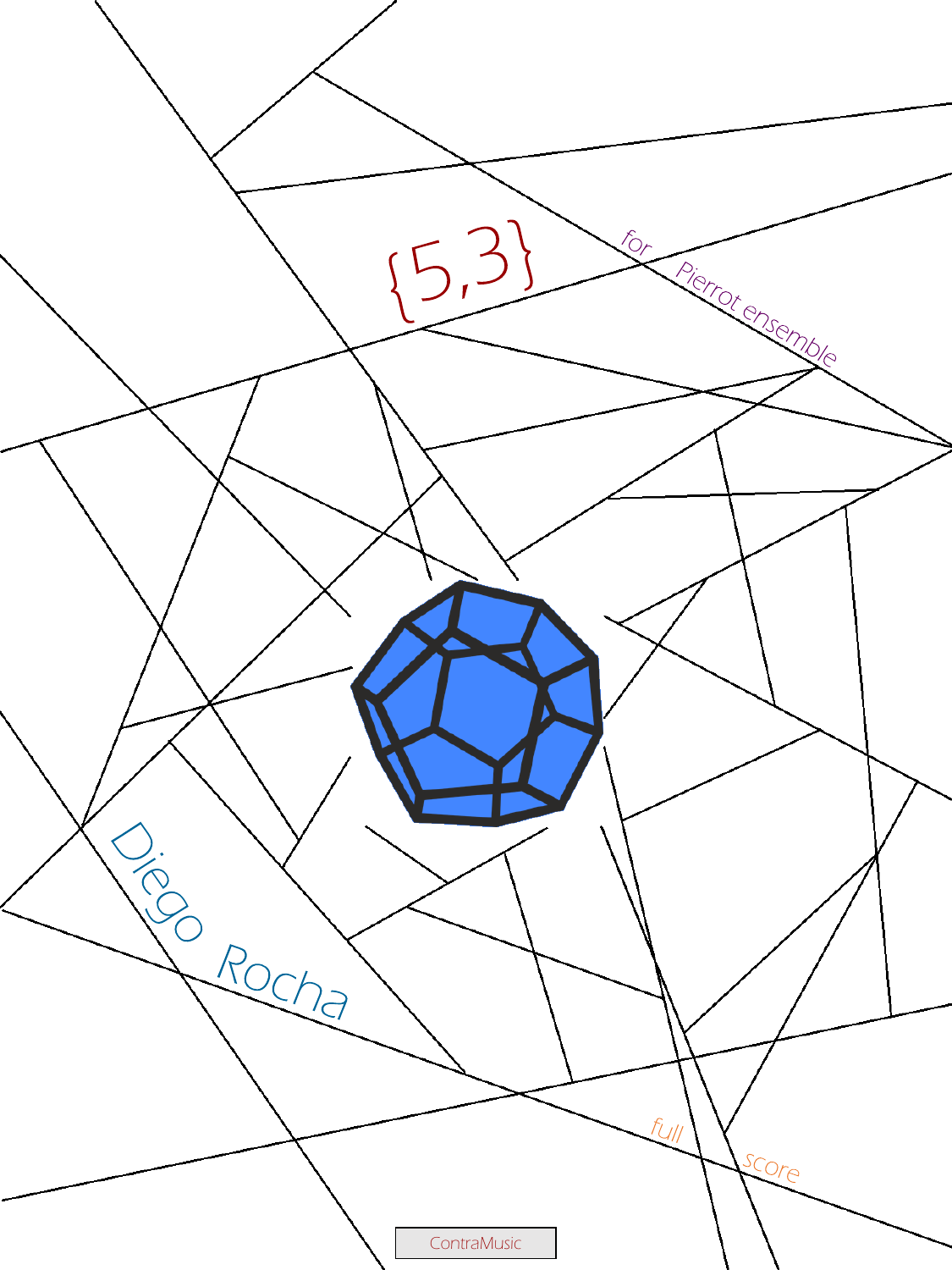## In one movement, ca. 5' Composed by Diego Rocha 2018

Flute (doubling piccolo)

Bb Clarinet (doubling bass clarinet)

Violin

Cello

Percussion (marimba, splash cymbal, woodblocks, triangle and tam-tam)

Piano

The ensemble should be loosely assembled as pairs (flute & clarinet, violin & cello, and percussion & piano), though with all the pairs still altogether quite close to each other.

All normal (round) note-heads in the percussion part indicate marimba. All other instruments are notated with different note heads and have specific staff placement. There is also text above any part where they are to be played noting the instrument.

Accidentals apply throughout the bar they appear, but do not apply at the octave.

## Program note:

{5,3} is the Schläfli symbol for a regular dodecahedron, indicating that it is comprised of pentagons with three meeting at every vertex. Likewise, this piece comprises three voices that overlap and meet each other throughout in a fugue-like fashion with a subject and two counter-subjects derived from a single tone row. However, the threedimensional aspect of the dodecahedron is important: in more standard serial procedure, one is effectively always moving forward through the row, with little allowance for movement in other directions. This is akin to a dodecagon, where one can only circle linearly around it, going around the same corners every time.

A dodecahedron, though, allows for new connections to be made and for the observer to see the shape from infinite perspectives. This row (and piece) emphasizes connections between notes that are not directly next to each other, many making interlocking pairs of tritones so that each note's partner is obstructed by another. The goal then, is to expose this row to the listener from a variety of musical angles, so that they can hear its multiple facets.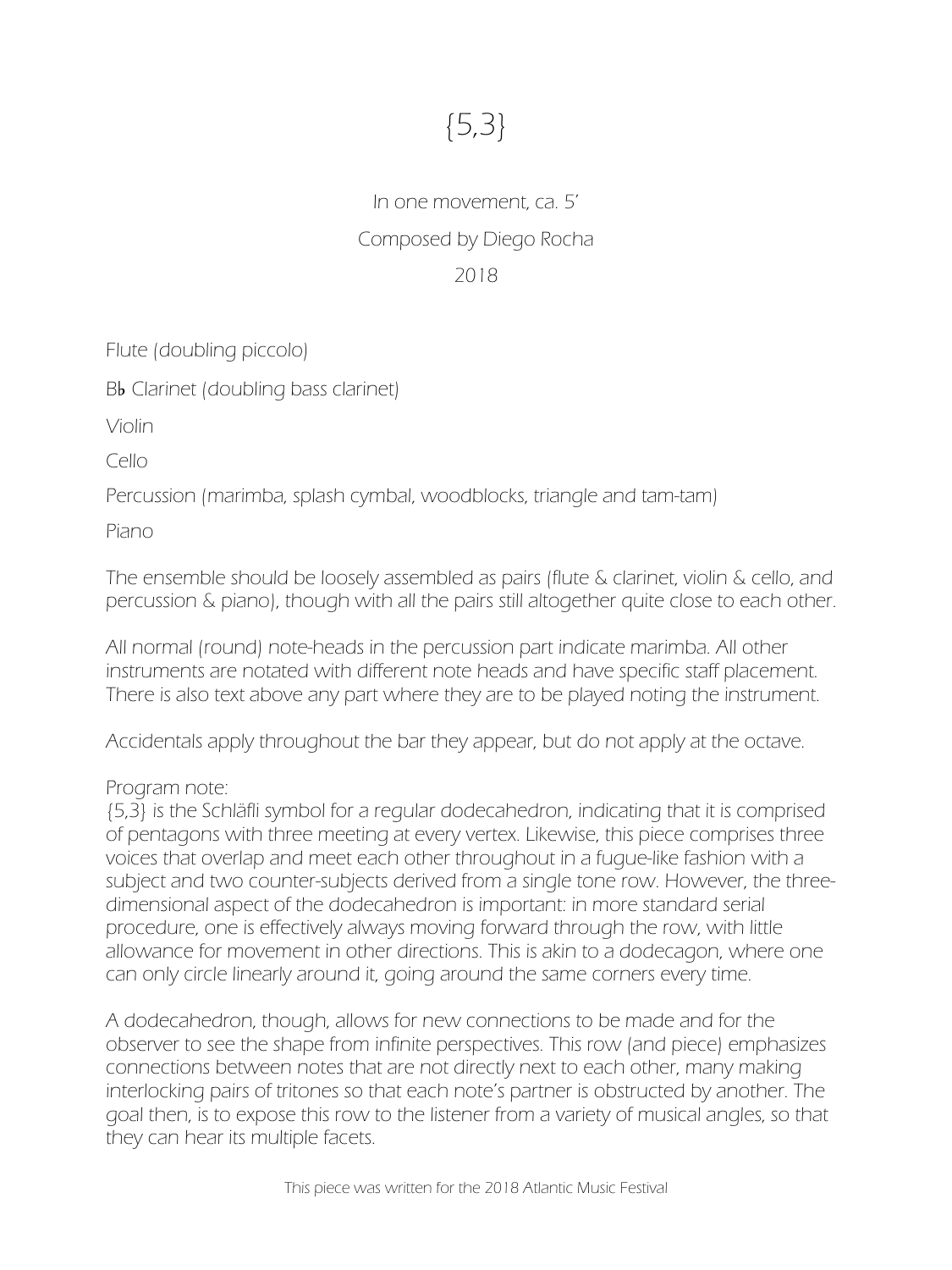

© 2018 Diego Rocha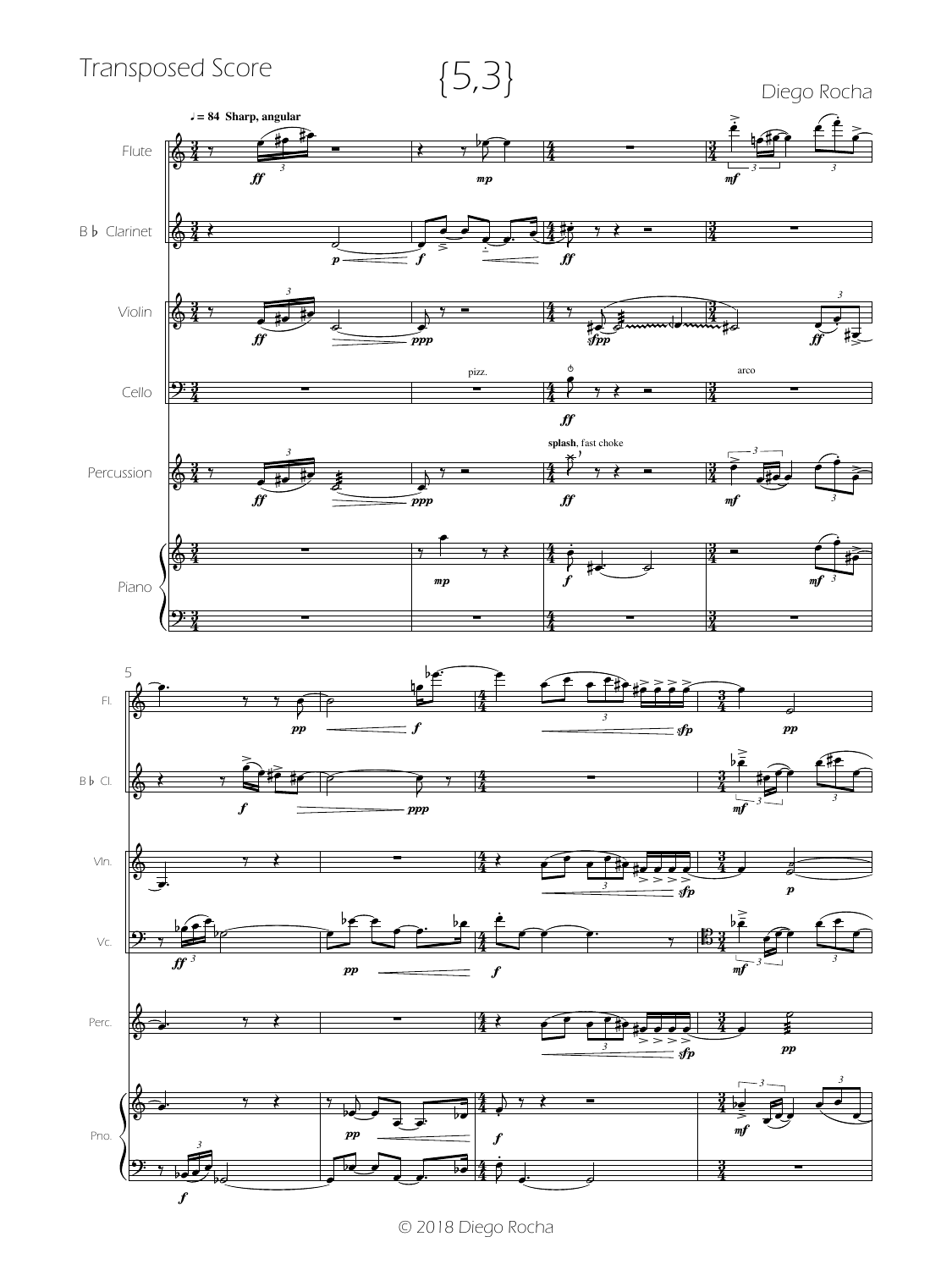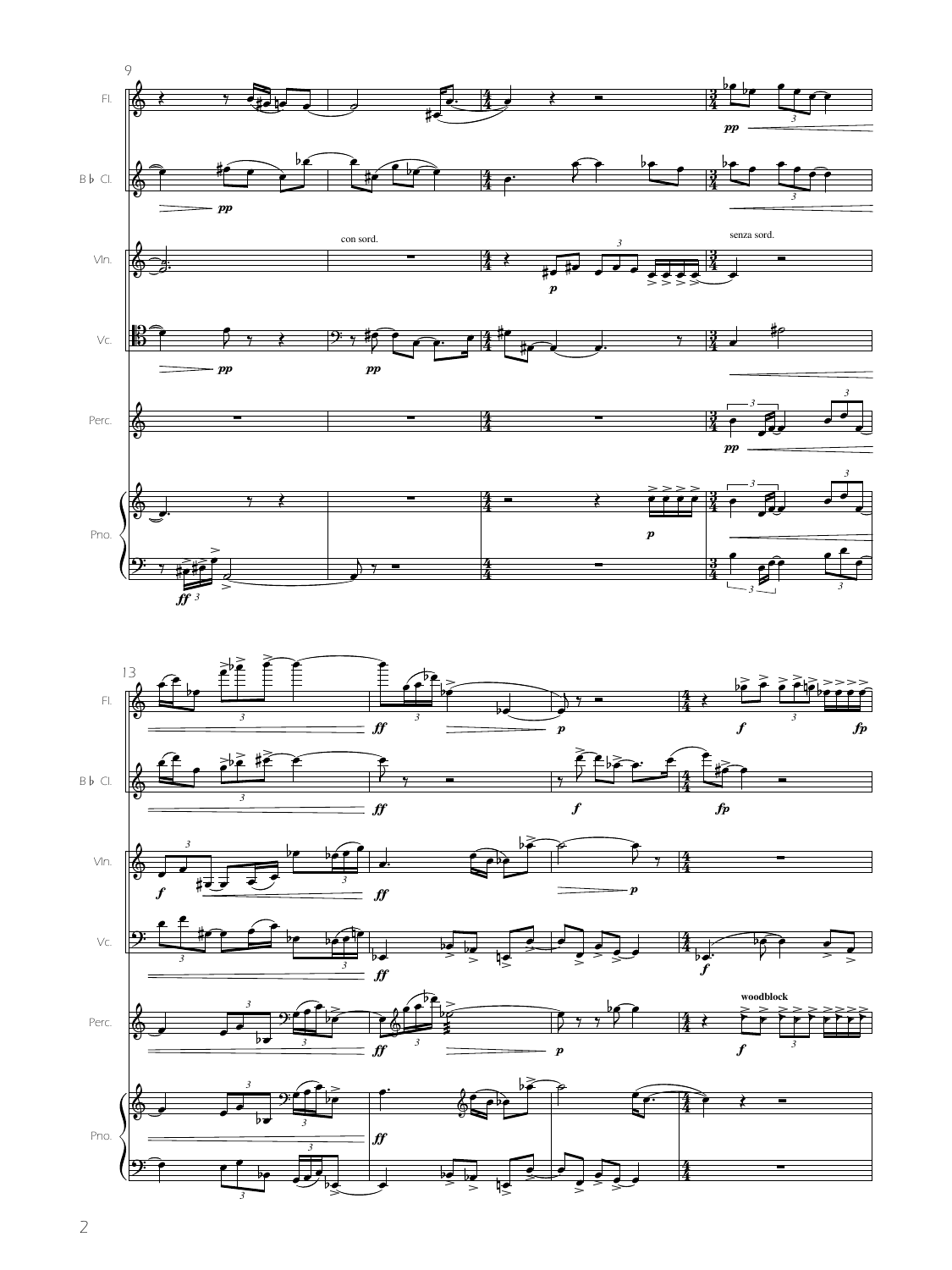

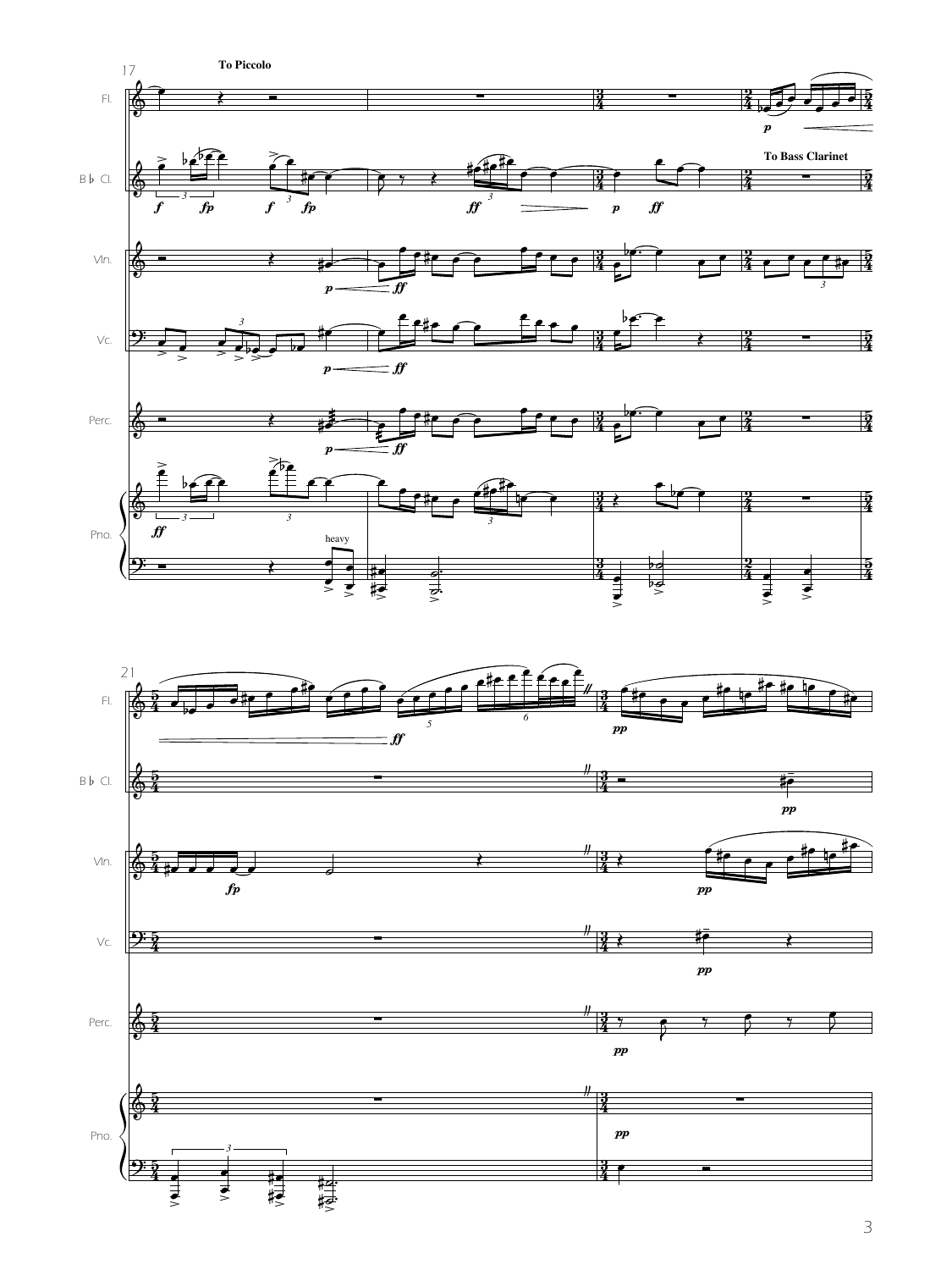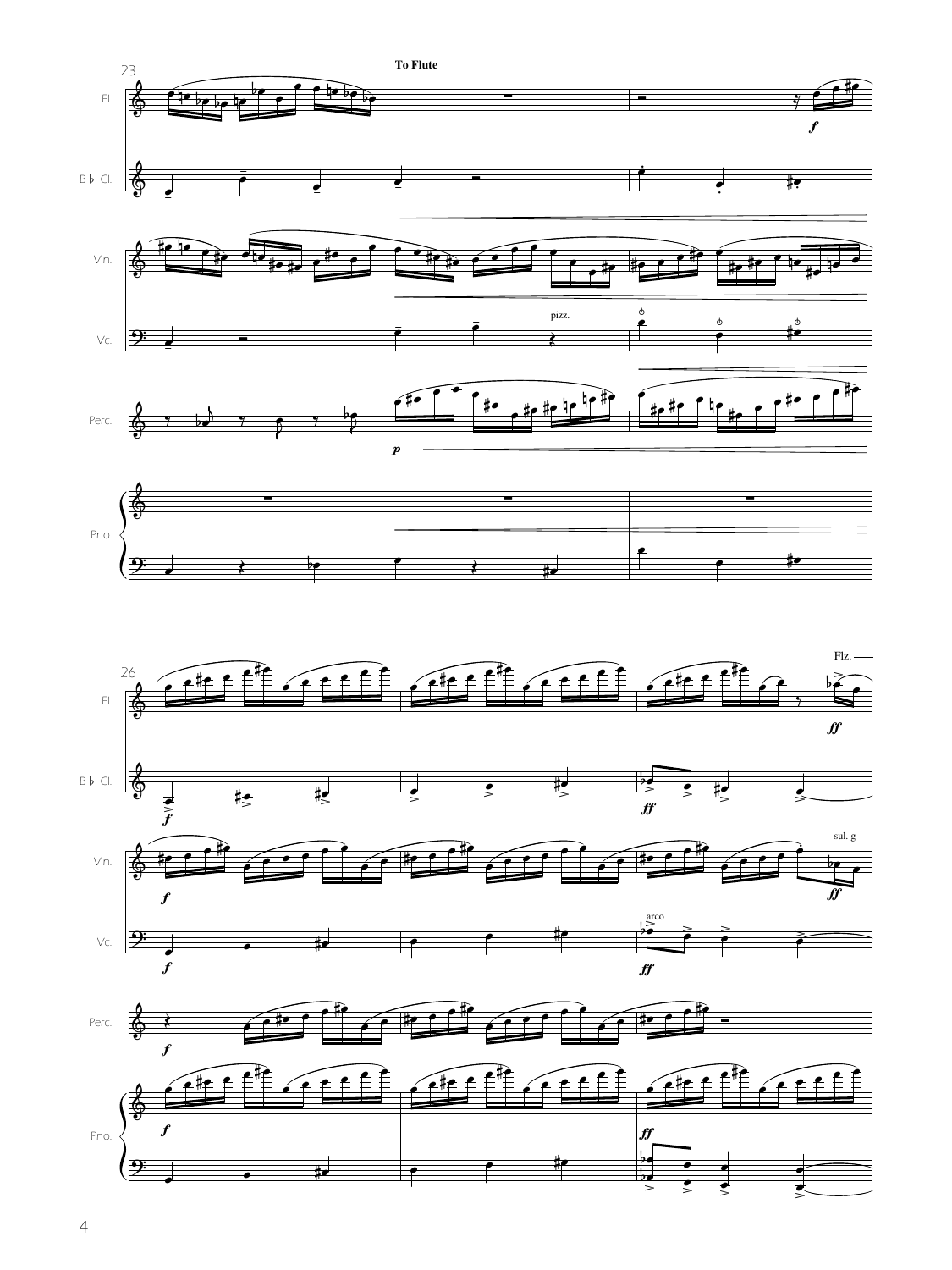

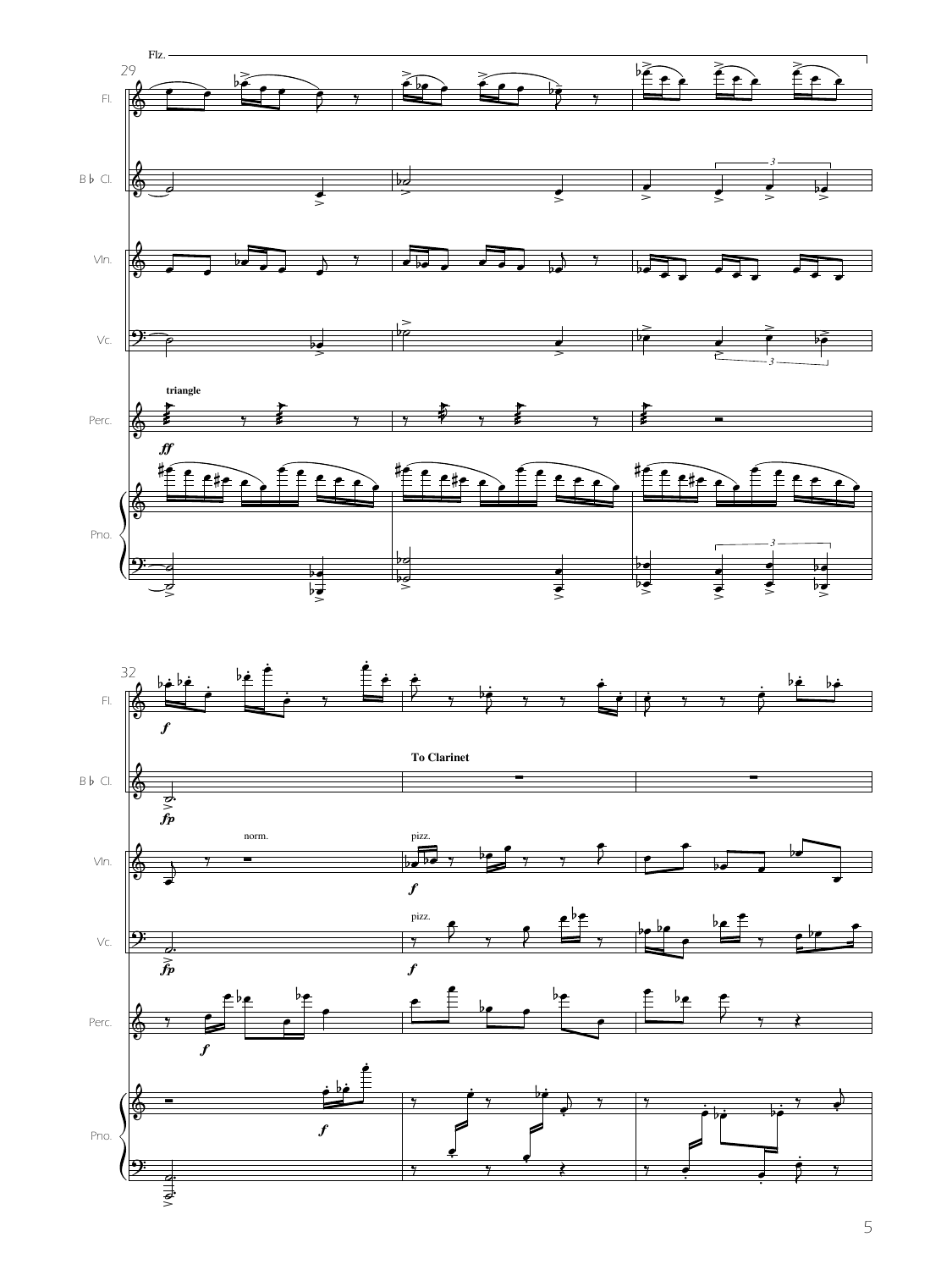

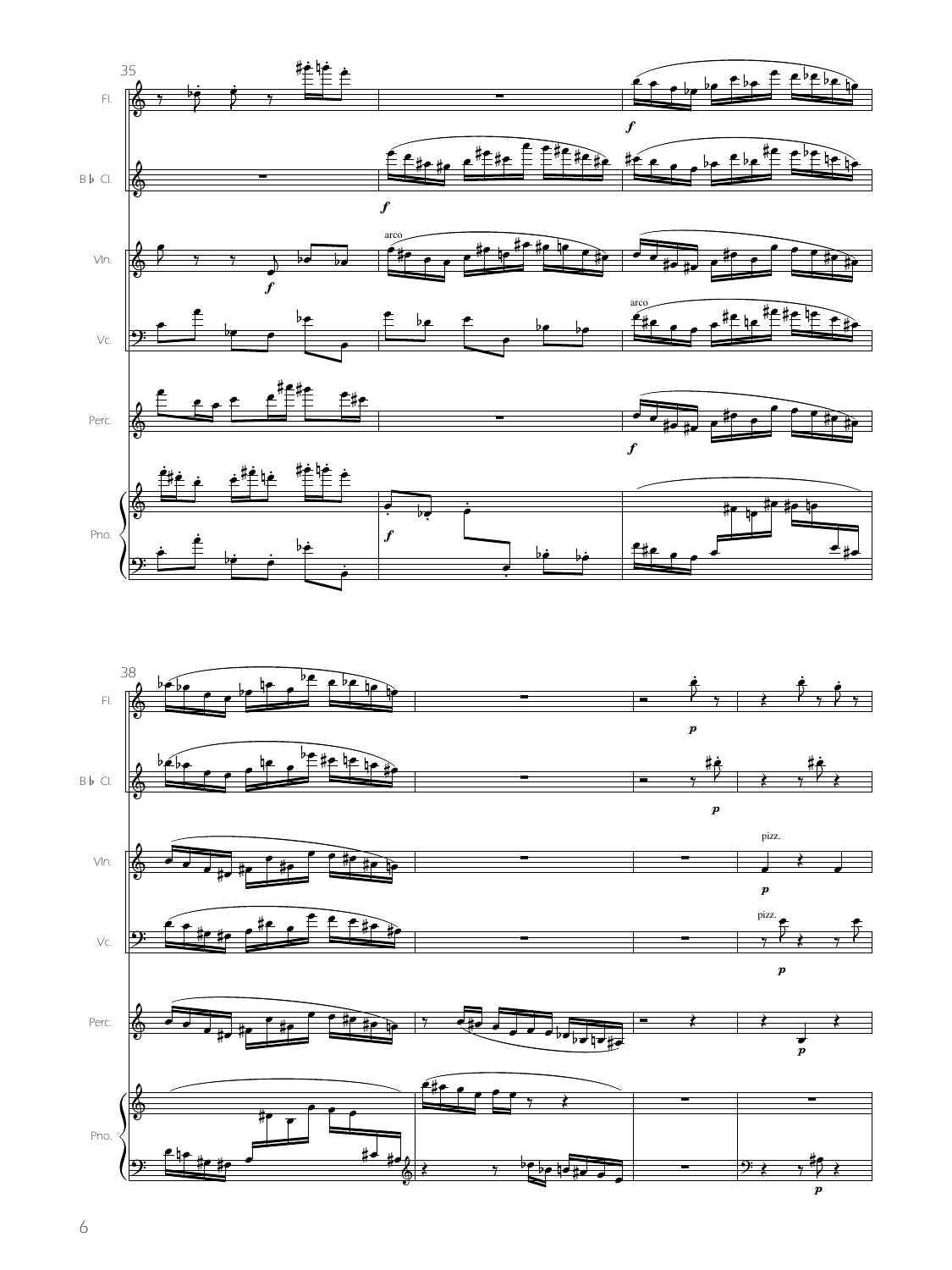

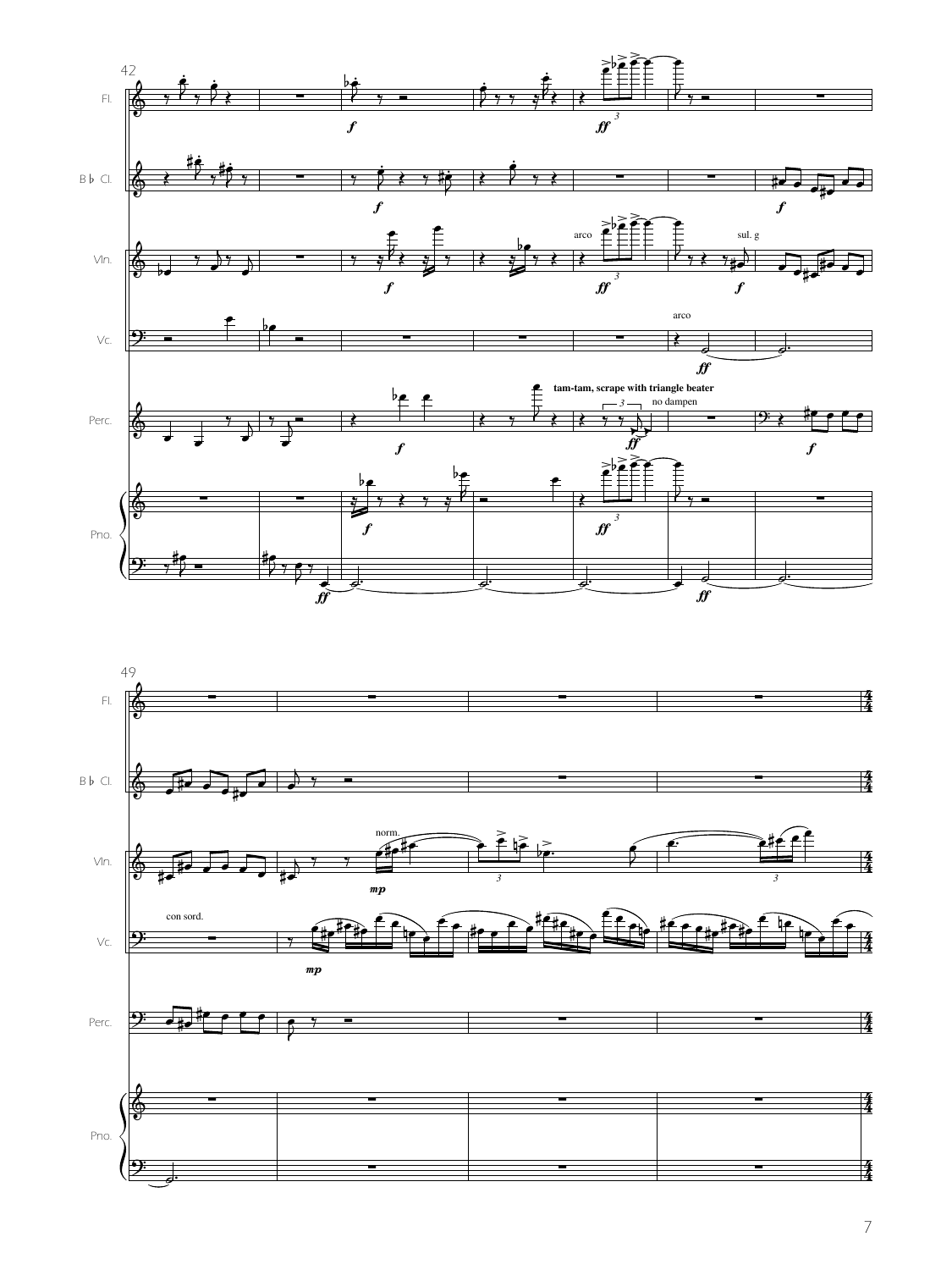

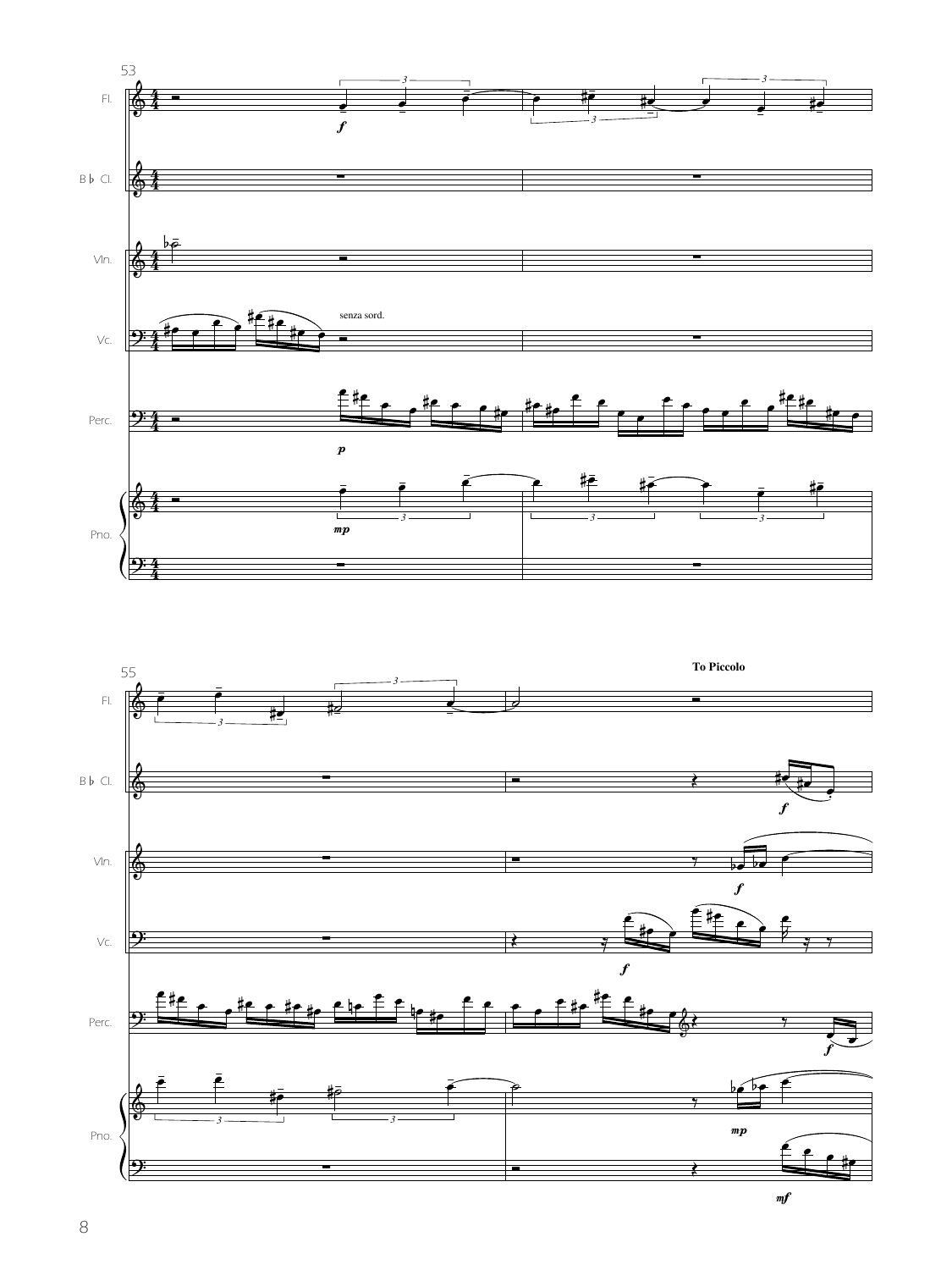

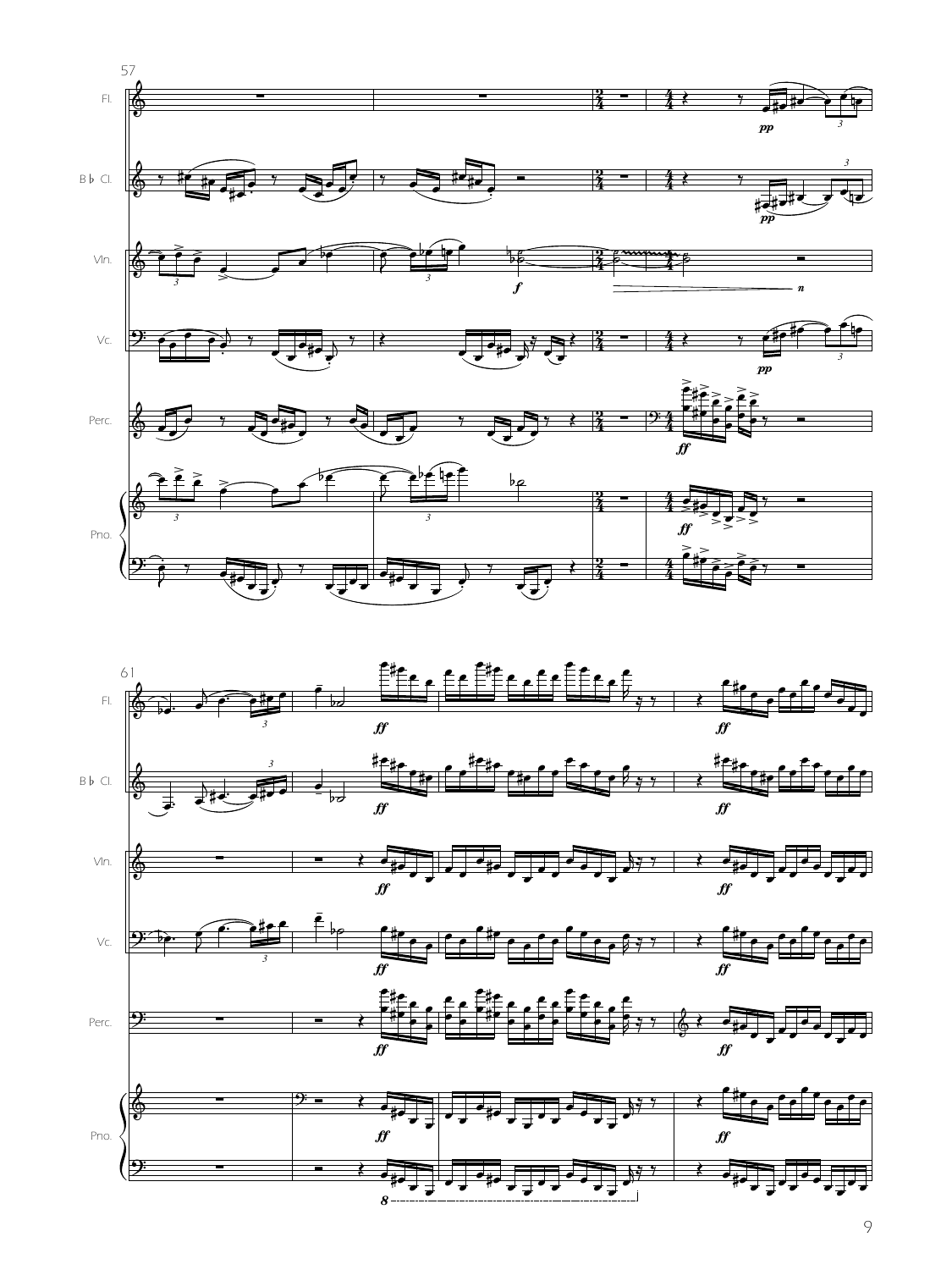

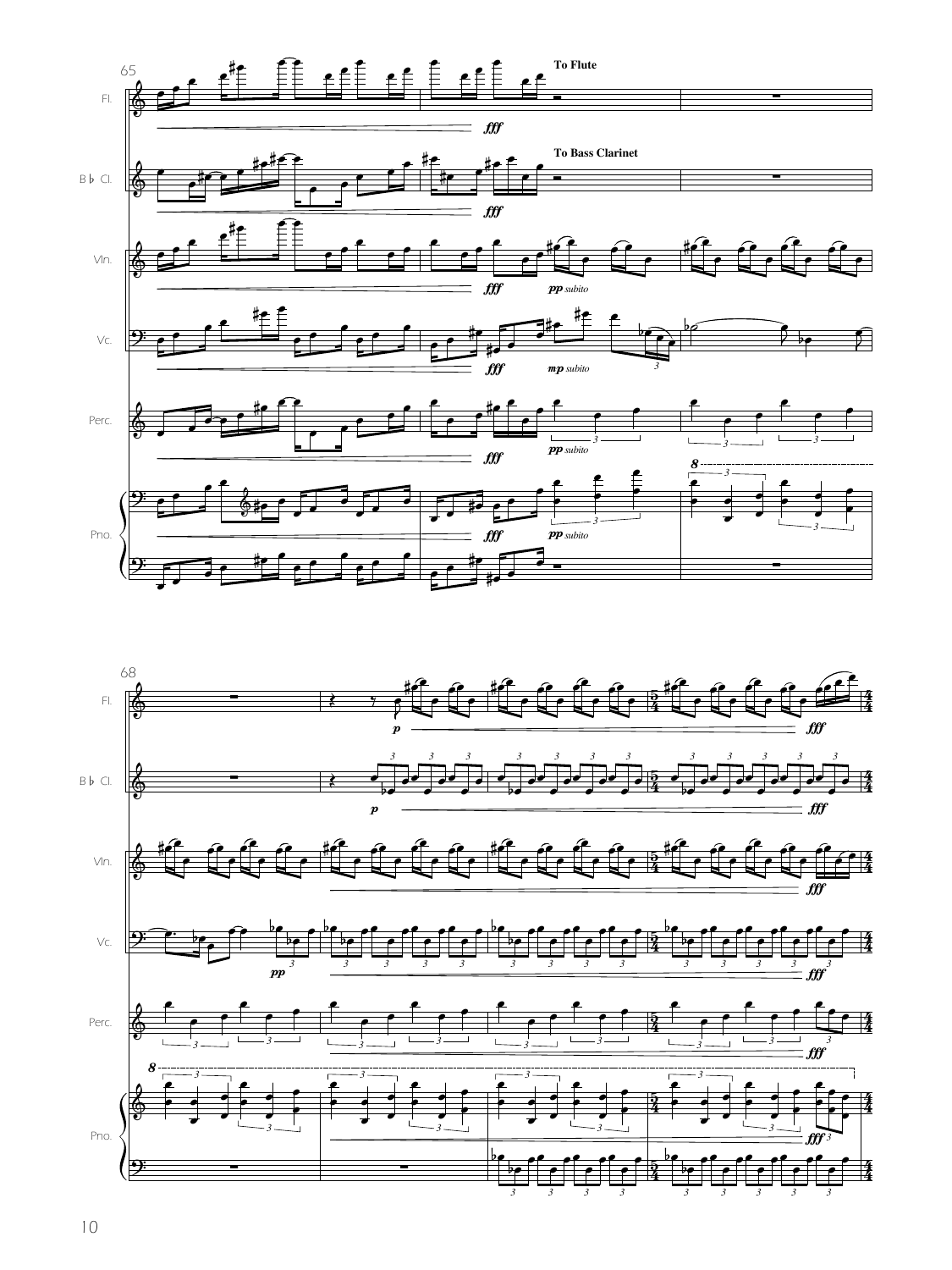

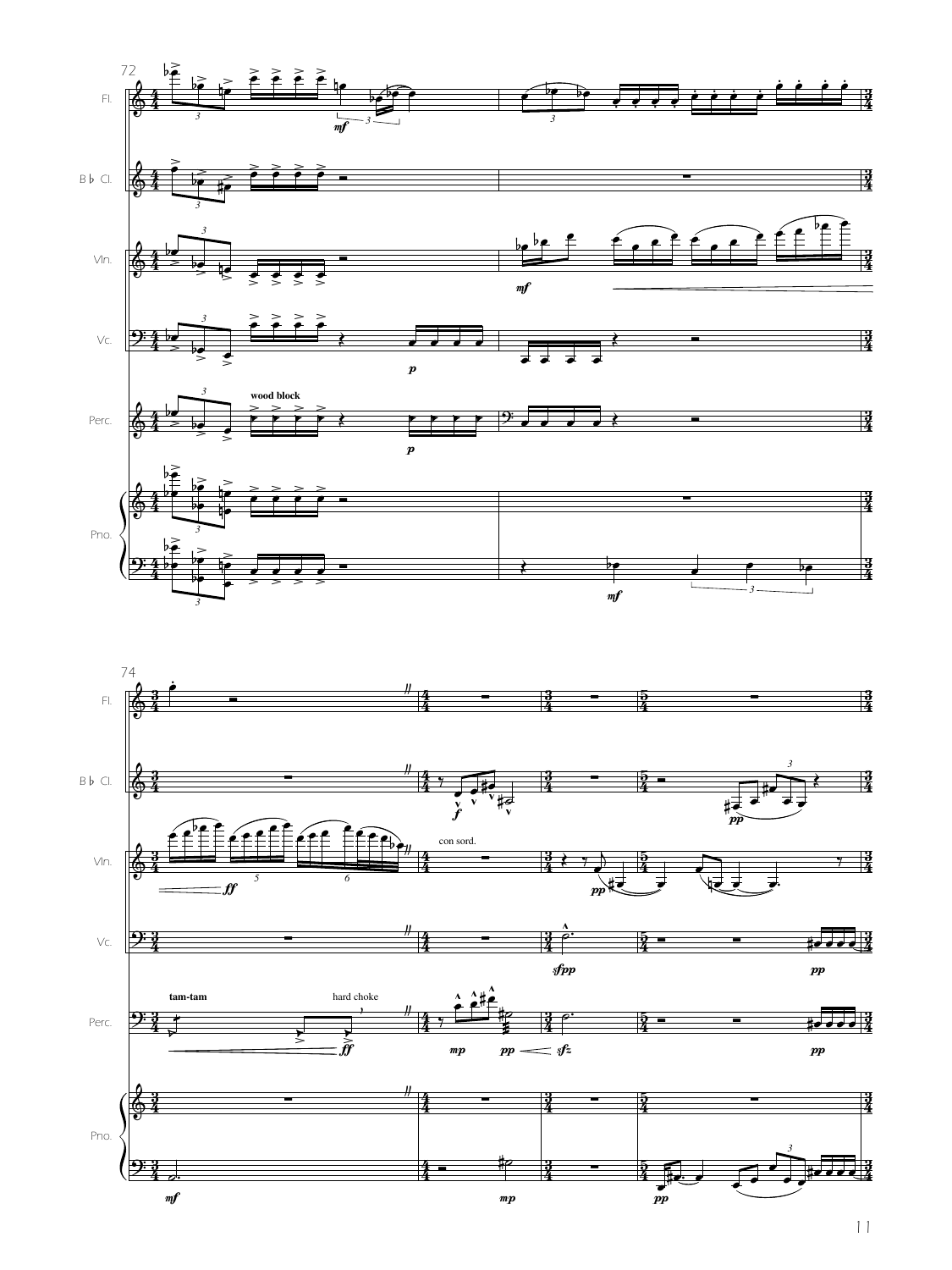

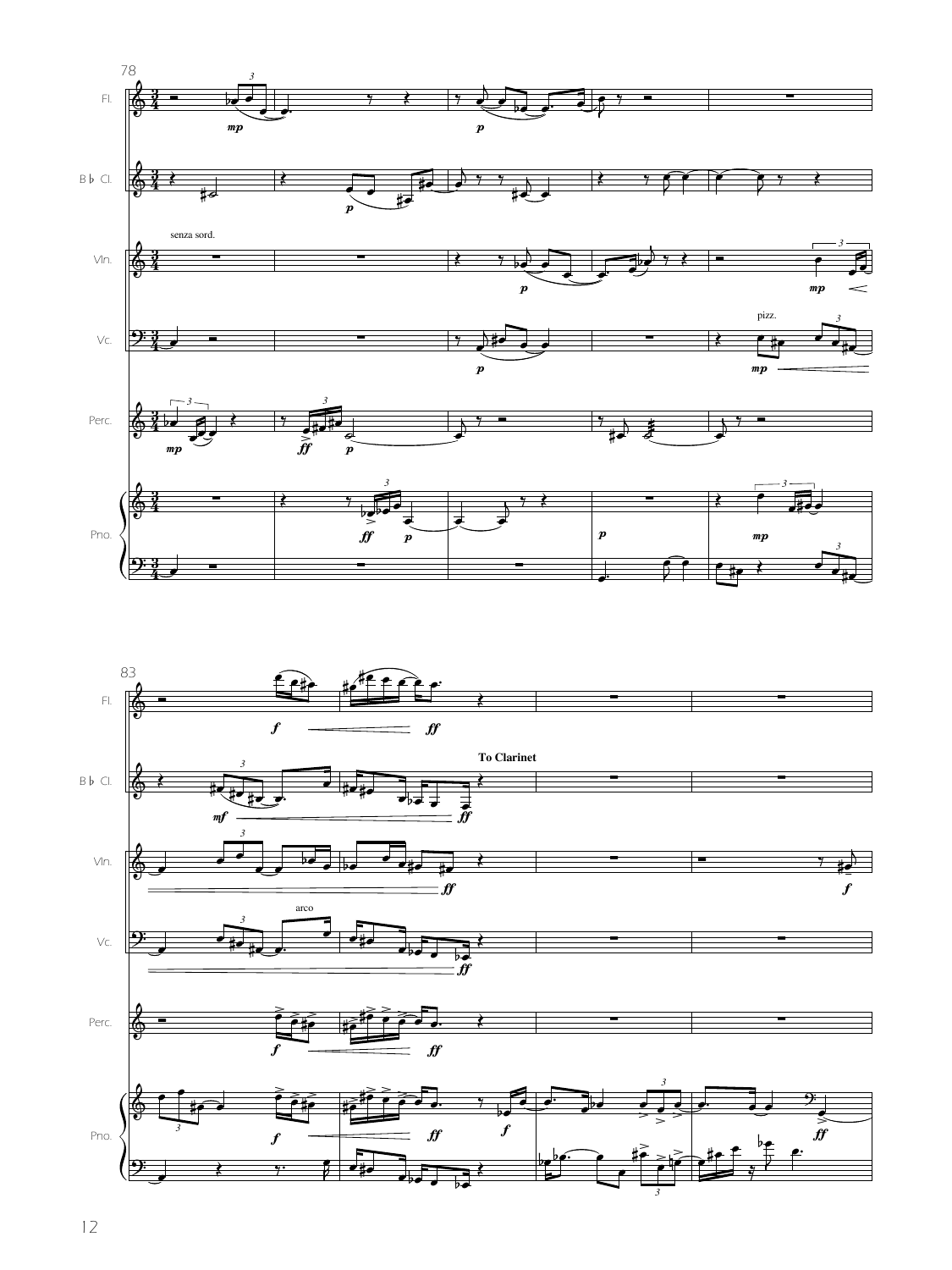

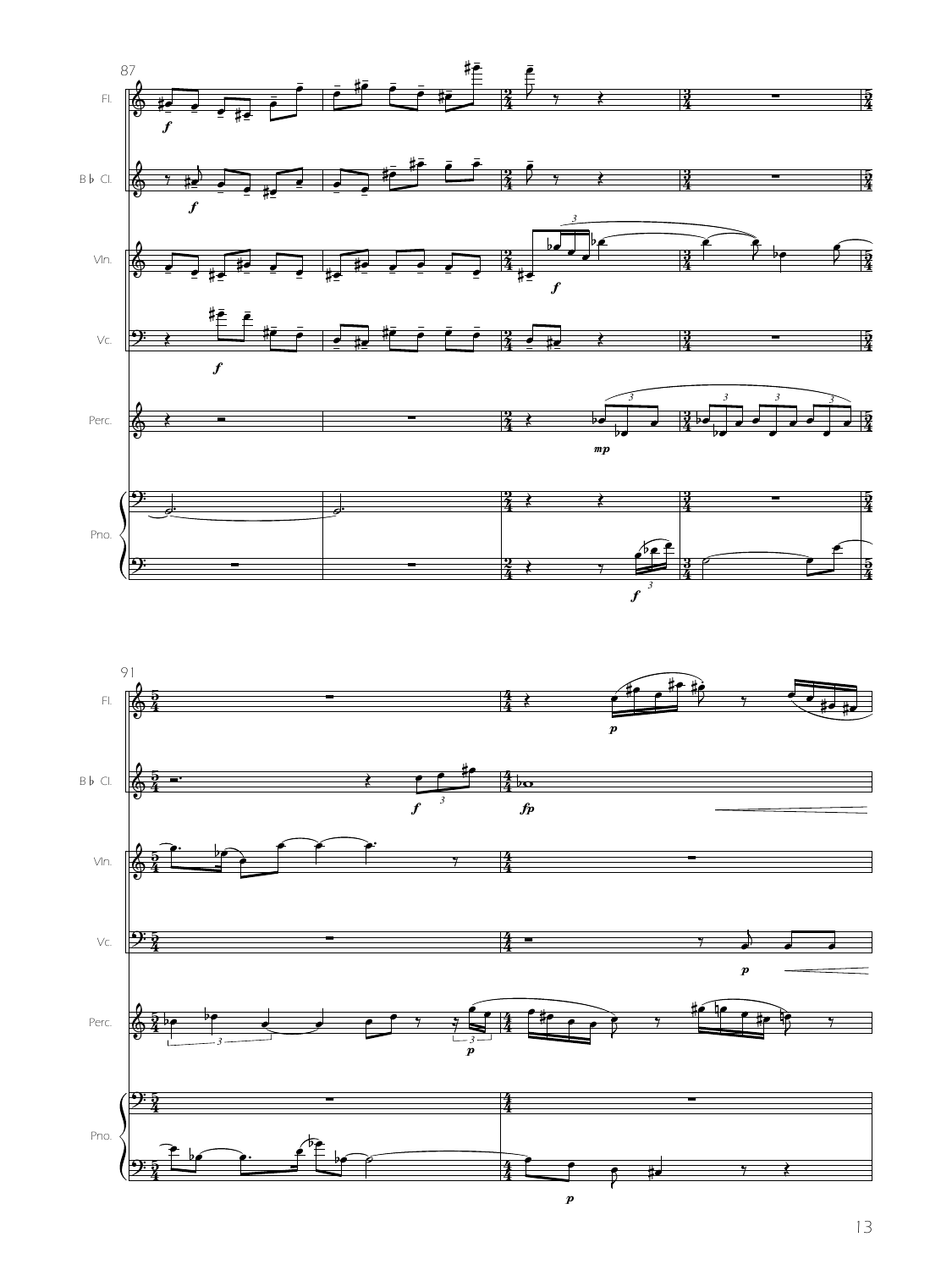

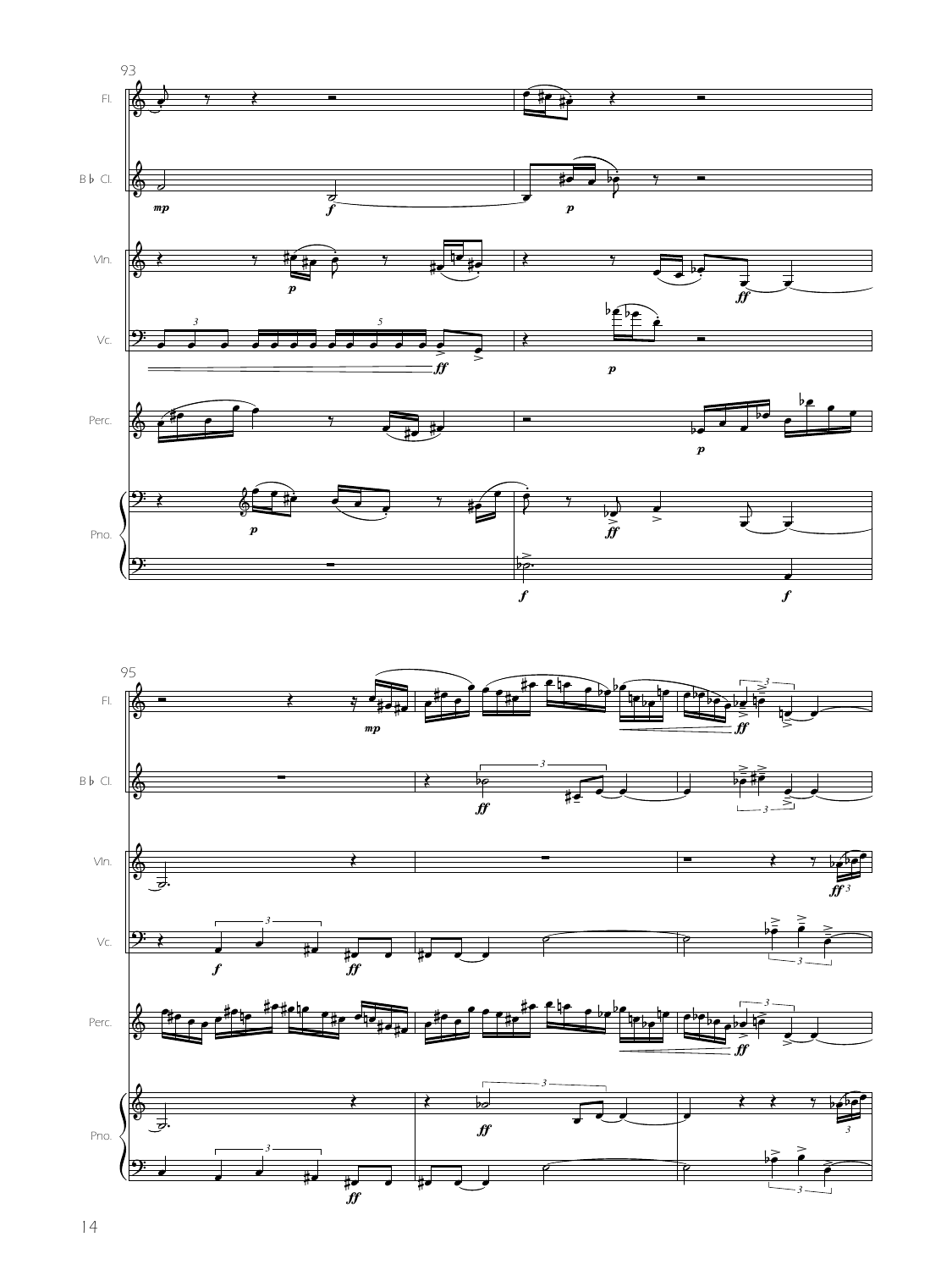

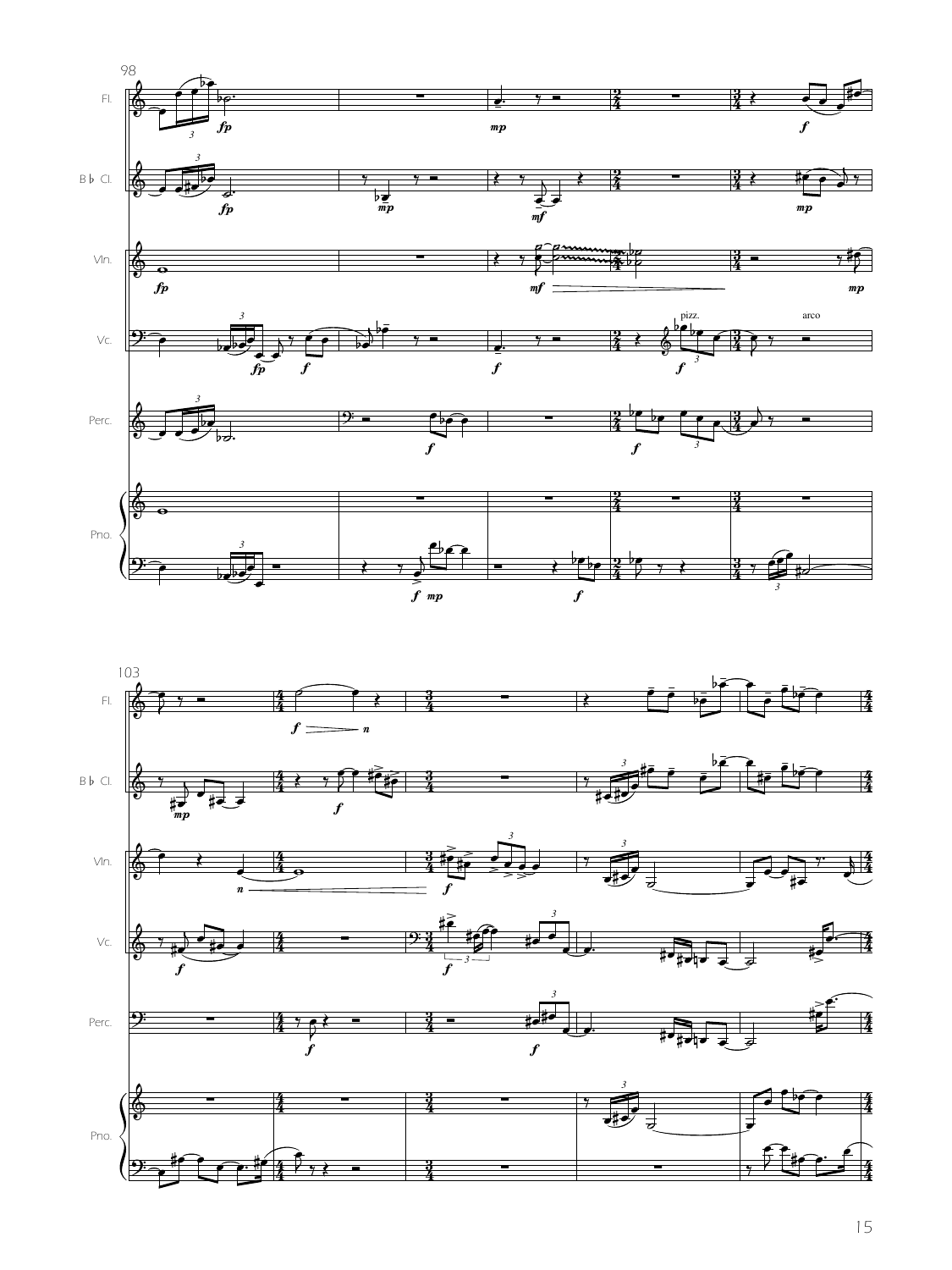